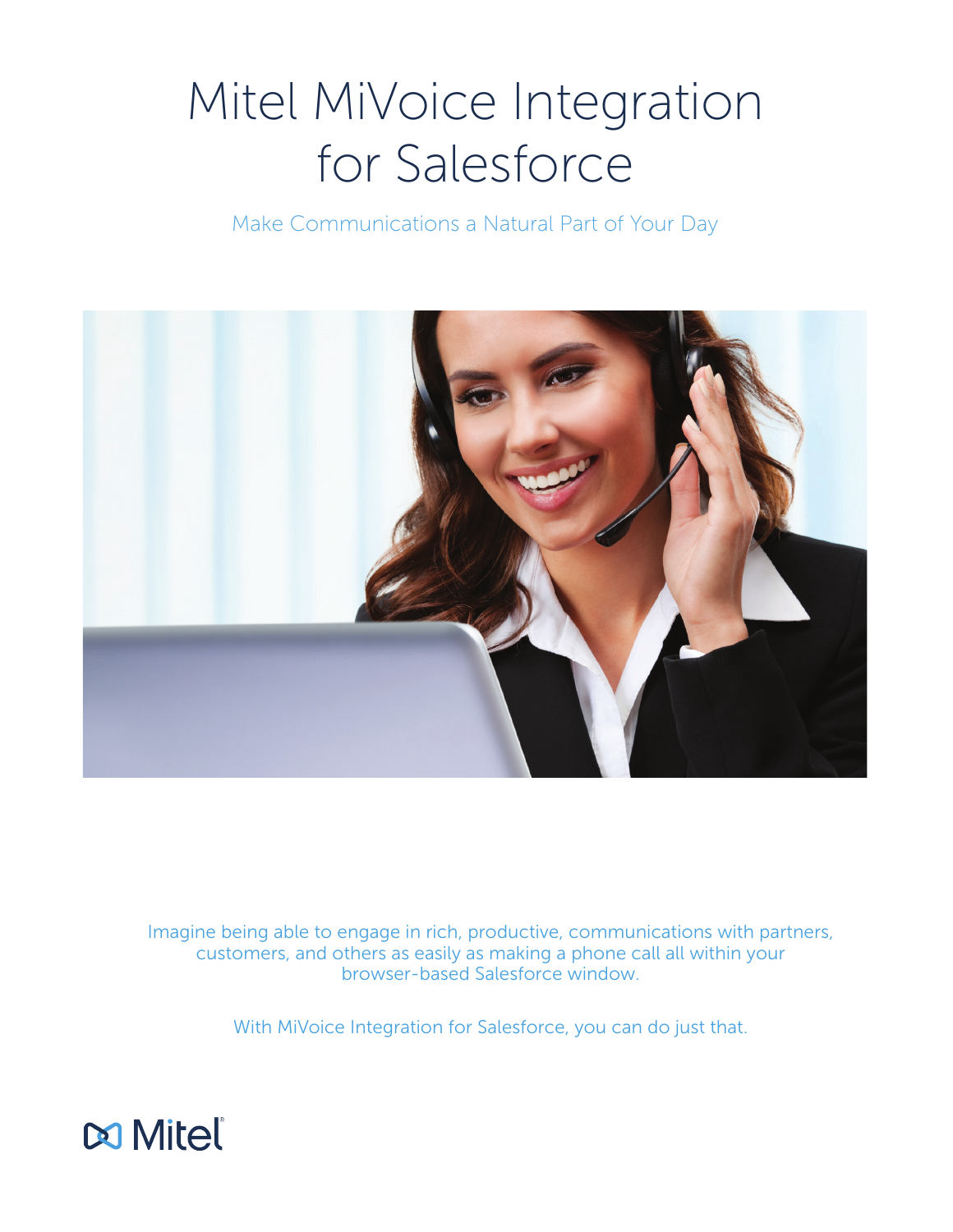### Key Benefits

- Easier, More Spontaneous Communications
- Improved Client Interactions
- Enhanced Business Intelligence



Mitel MiVoice Integration for Salesforce embeds rich communications functions directly within the Salesforce browser tabs.

Salesforce is one of the most flexible and powerful web based Customer Relationship Management (CRM) solutions available on the market. Harnessing the power of the 'Cloud", Salesforce provides businesses with access to a suite of CRM products aimed at helping businesses' function more efficiently no matter where employees may be located.

MiVoice Integration for Salesforce offers businesses like yours the ability to have the rich communications capabilities of the Mitel MiVoice Business communications solution fully embedded within Salesforce browser tabs. This way your employees' only need to log into Salesforce once and can remain entirely within the Salesforce CRM environment, while communicating with & documenting all their client interactions – effectively & efficiently.

#### Easier, More Spontaneous Communications

In today's fast paced business landscape efficiencies in how we interact with others helps drive business success. This can be in the form of tools to provide efficiencies in communications. Tools that assist employees with handling client interactions. Or in some cases tools that can assist with both.

With MiVoice Integration for Salesforce your Mitel MiVoice Business communications capabilities are fully embedded within Salesforce browser tabs, so that employees need only log into Salesforce once and remain entirely within the Salesforce CRM environment while communicating with and documenting all their client interactions.

Embedded communications services within Salesforce help create greater efficiencies in communications and client interactions for employees, by minimizing the need to repeatedly switch back-and-forth between desktop applications and providing pertinent client information on their screen when interacting with the client.

#### Improved Client Interactions

When it comes to sales it's simple; the more prepared an employee is about the client, the greater their chances of making a sale. However, what can you do to help your employees with being prepared in an intelligent manner?

As a current user of Salesforce you are aware of the benefits it provides your business as a single location for all client interactions that can be easily shared  $\theta$  accessed by employees no matter where they may be located. However with MiVoice Integration for Salesforce documenting client interactions can be made even simpler for your employees.

Through it employees are provided with access to Call Notes and Call Logging functions both during the call and even after the call ends. Details captured by the employee are then automatically saved to the Salesforce contact record followed by the ability to create a 'follow-up task' associated with the call. This not only assists with ensuring efficient, consisted, and reliable documentation of each & every client interaction, but also provides an 'intelligent' way to assist employees with enhancing every client interaction.